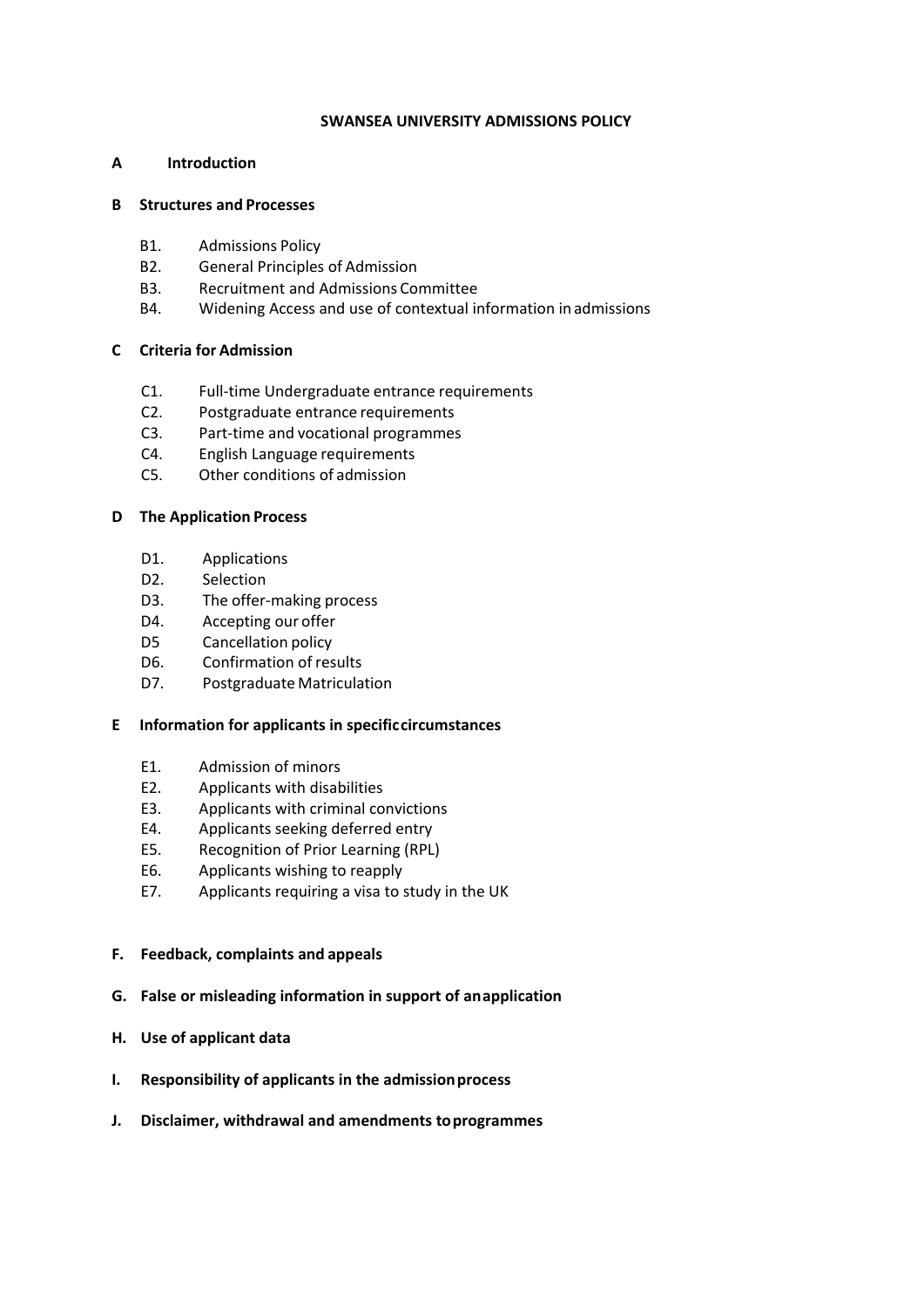# **A. INTRODUCTION**

This document sets out the University's code of practice (including policies, procedures and related information) for the admission of students to both undergraduate and postgraduate (taught and research) programmes. It provides information on the authority and responsibilities of those involved in the process and outlines how any disputes will be resolved.

Admission to the University is solely at the discretion of the University.

The overriding policy on admissions is to support the University's Mission and Strategic Objectives (a copy of which can be found at [https://www.swansea.ac.uk/the-university/vision/.](https://www.swansea.ac.uk/the-university/vision/)

The University will at all times seek to operate procedures that are fair and are in accordance with the law of the United Kingdom, the University's Charter, Statutes, Ordinances and Regulations, and the rules of natural justice. This includes specific compliance with legislation relating to discrimination (e.g. Equality Act 2010, Race Relations Amendment Act, Sex Discrimination Act and the Disability Discrimination Act, etc.)

The University's admissions procedures also pay due regard to guidance regarding good practice issued by other bodies, including the Quality Assurance Agency's Code of Practice and UCAS Good Practice Resources, and such documents and directives as may be issued by the Government, the Higher Education Funding Council (Wales) and the Research Councils.

## **B. Structures and Processes**

#### **B1. Admissions Policy**

The University's Admissions Policy is reviewed on an annual basis by the Recruitment and Admissions Committee. The Policy, as approved by Senate, is as follows:

"*Our Admissions Policy is to encourage the enrolment of students who have the potential to acquire a broad range of complex and new skills; to master an extensive body of advanced knowledge and, above all, to undergo a period of rigorous intellectual development culminating in the award of a University qualification.*

*The University welcomes applications and enquiries from people regardless of age, ethnic or national origins, race, religion, gender, sexual preference, marital status, family responsibility, physical or sensory disability, and political or religious beliefs and activities unless those activities are unlawful or contrary to the policies of the University.*

*When considering a candidate's suitability for admission, the people delegated with the task of recommending students for admission will pay due regard, as appropriate, to previous academic performance; prior experiential learning; availability (or lack) of suitable learning opportunities and resources; current programmes of study; assessments by referees, educational psychologists or medical practitioners; records of achievements; evidence of commitment and motivation; quality of written work; performance at interview or under examination conditions. The selectors shall also take into account the candidate's ability to contribute to the cultural, sporting or social life of the University and the community.*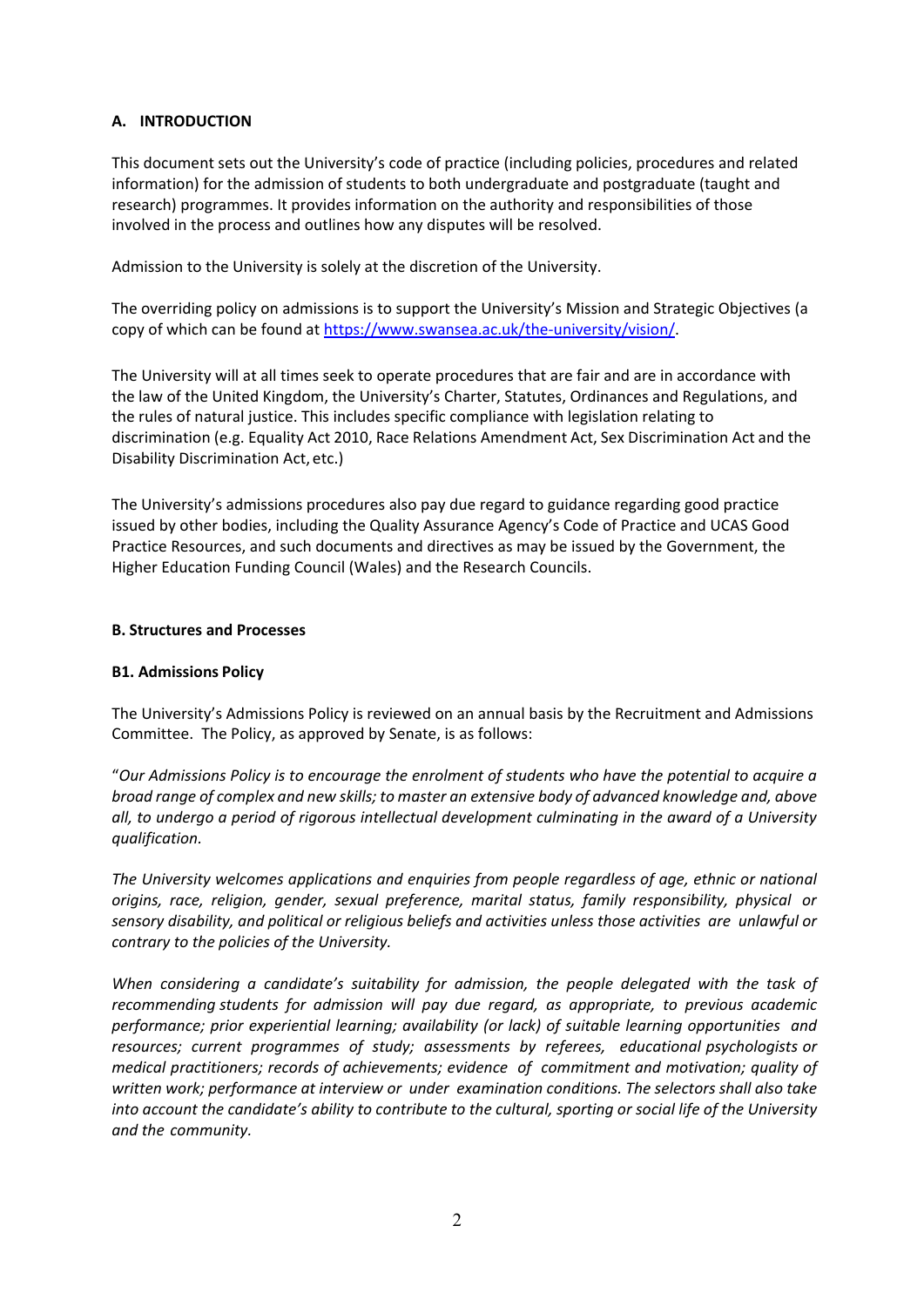*We recognise that although they may well satisfy some or all of its criteria for selection, certain candidates may have to be denied admission because of the intensity of competition for a limited number of places*."

# **B2. General Principles of Admission**

- that the University's Admissions Policy be adhered to:
- that the review and implementation of this policy be overseen by the Recruitment and Admissions Committee, chaired by the Dean of Student Admissions;
- that the Registrar be legally responsible for the admission of students:
- that the Vice Chancellor will delegate overall authority for admissions-related matters to a Pro-Vice-Chancellor or other senior staff member who will be responsible for ensuring the integrity of the admissions process and that the University meets its admissionstargets;
- that College/School admissions targets will be agreed by Heads of College/School in conjunction with the Planning and Strategic Projects Unit in January eachyear;
- that the Head of College/School should appoint Admissions Tutors, ensure that they understand and support the University's Admissions Policy and the skills and qualities which are appropriate for relevant programmes, and are given sufficient time, training and resources to carry out their responsibilities effectively;
- that the Head of Admissions should appoint a professional admissions team who will be responsible for implementing the selection process for individual programmes on behalf of Colleges/Schools;
- that it is the responsibility of Admissions tutors and College MRI staff to liaise with the admissions team to agree on selection criteria, to advise on appropriate selection decisions and to recommend any changes to selection policy and procedure in light ofexperience;
- that formal offers of admissions and statements confirming that a student has been admitted may only be made by or via the relevant Admissions Officer (as delegated by the Registrar) or by appropriate staff at overseas recruitment events following consultation with the Admissions Office;
- that the Head of Admissions, or his/her representative, be administratively responsible for all aspects of the formal admission of applicants, including all liaison with external bodies and agencies concerned with the admission ofstudents.

## **B3. Recruitment and Admissions Committee**

The primary purpose of the Recruitment and Admissions Committee is to oversee admission to the University and to develop policies for the University relating to the recruitment and admission of new students. The Recruitment and Admissions Committee reports to Senate.

The main responsibilities of the Committee include:

- To develop strategies for the recruitment of students;
- To oversee admission to the University;
- To review the admissions policy and principles of admission on anannual basis to ensure that they enable the University to achieve its aims;
- To monitor the admission of students to ensure that the policy and principles of admissions are properly implemented;
- To ensure that Admissions Tutors are trained;
- To encourage consistency in admissions decision-making, and to ensure that this takes into account relevant student-related equal opportunities policies, e.g. disability, race equality;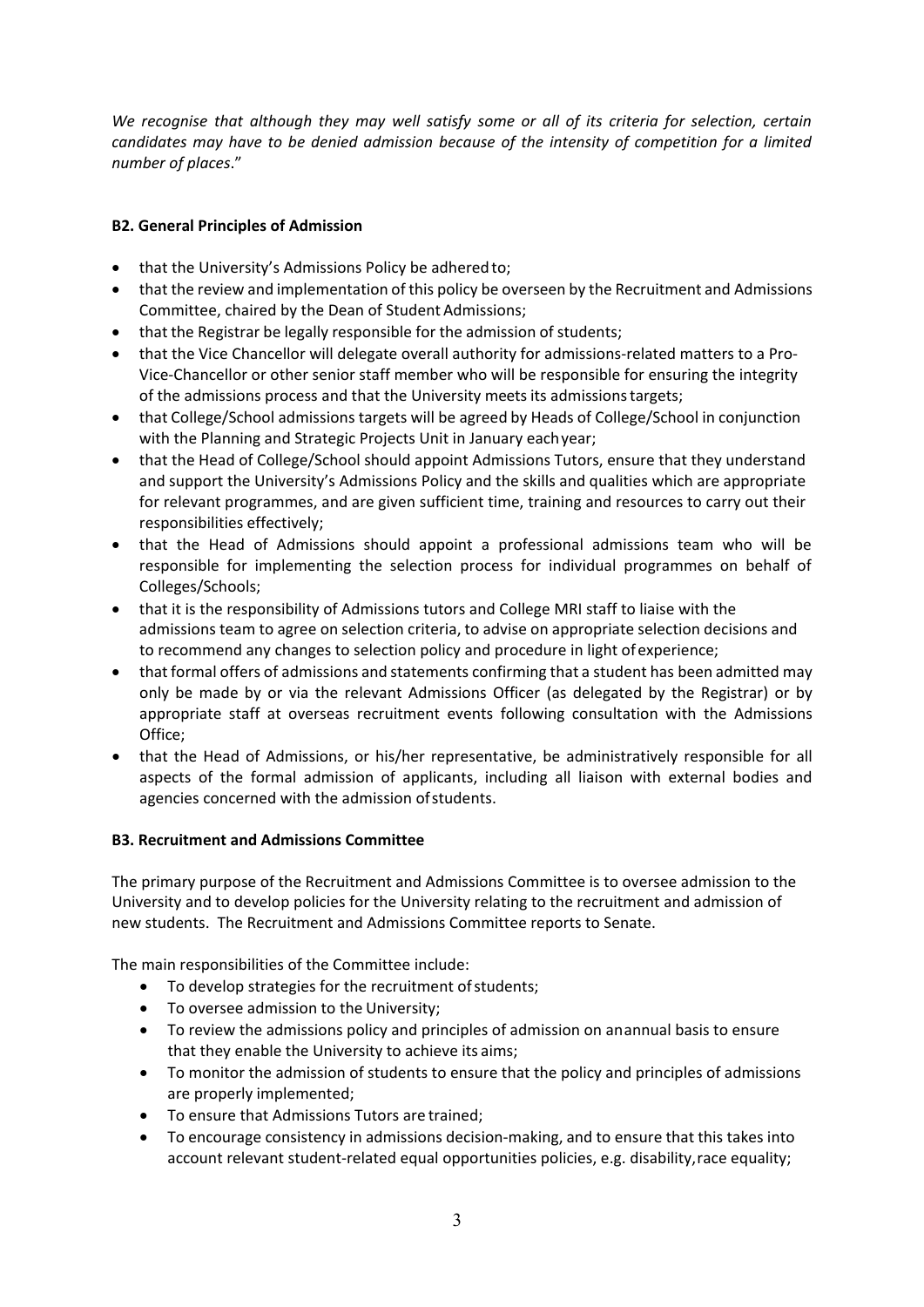- To review and develop admissions policies and procedures relating to widening participation in conjunction with SAILS;
- To advise the Planning and Strategic Projects Unit on setting University targets for the admission of new students and specifictargets for each School/College within the University.

The Committee includes representatives from each School/College, from relevant Professional Services and from the Academic Standards and Quality Committee, Academic Regulations and Cases Board and Programme Management Board; plus student representatives.

#### **B4. Widening Access**

Like many other institutions, we are working to increase participation in and widen access to higher education by students with no previous family experience of university education and from disadvantaged groups. Each application is still considered on its merits to ensure fairness and consistency.

**a.** We ensure a guarantee that all home (UK) Undergraduate applicants will be made a conditional offer for a course at Swansea University\* whereby we consider information from the application such as prior achievement, personal statement, predicted grades, reference and mix of subjects to set the terms of each offer. \*not applicable to professional courses. More details can be found online: [Undergraduate Guaranteed Offers -](https://www.swansea.ac.uk/undergraduate/how-to-apply/guaranteed-offers/) Swansea University

#### **b. Step Up to Swansea University**

Successful completion of the Step Up programme may lead to a reduced offer to applicants for certain Undergraduate programmes.

NB Candidates who have completed a similar compact or summer school with another university should send full details to the Admissions Office to assess whether they would be eligible for the same points reduction.

#### **c. Care Leavers**

Swansea University is committed to providing support for children in care and those leaving care who want to go on to higher education. The support package for students who have been in care for more than 3 months and are in receipt of a Care Leavers' "Pathway Plan" includes financial assistance to attend open days or interviews; priority access to the Financial Contingency Fund, providing a grant of up to £1000 per annum and may lead to a reduced offer. More details can be found online: [https://www.swansea.ac.uk/campuslife/being-a-care](https://www.swansea.ac.uk/campuslife/being-a-care-leaver)[leaver](https://www.swansea.ac.uk/campuslife/being-a-care-leaver)

#### **C. Criteria for Admission**

#### **C1. Undergraduate entrance requirements**

In order to embark upon a full-time undergraduate programme of study, prospective students must satisfy a programme requirement (which is specified by the admitting department and which appears in the individual subject entries in the Undergraduate Prospectus and online) and hold GCSE English or Welsh at grade C or above (or equivalent).

Specific programme requirements for undergraduate programmes are usually expressed in terms of three GCE A-levels (some of which may be specified) at certain grades. However, the University will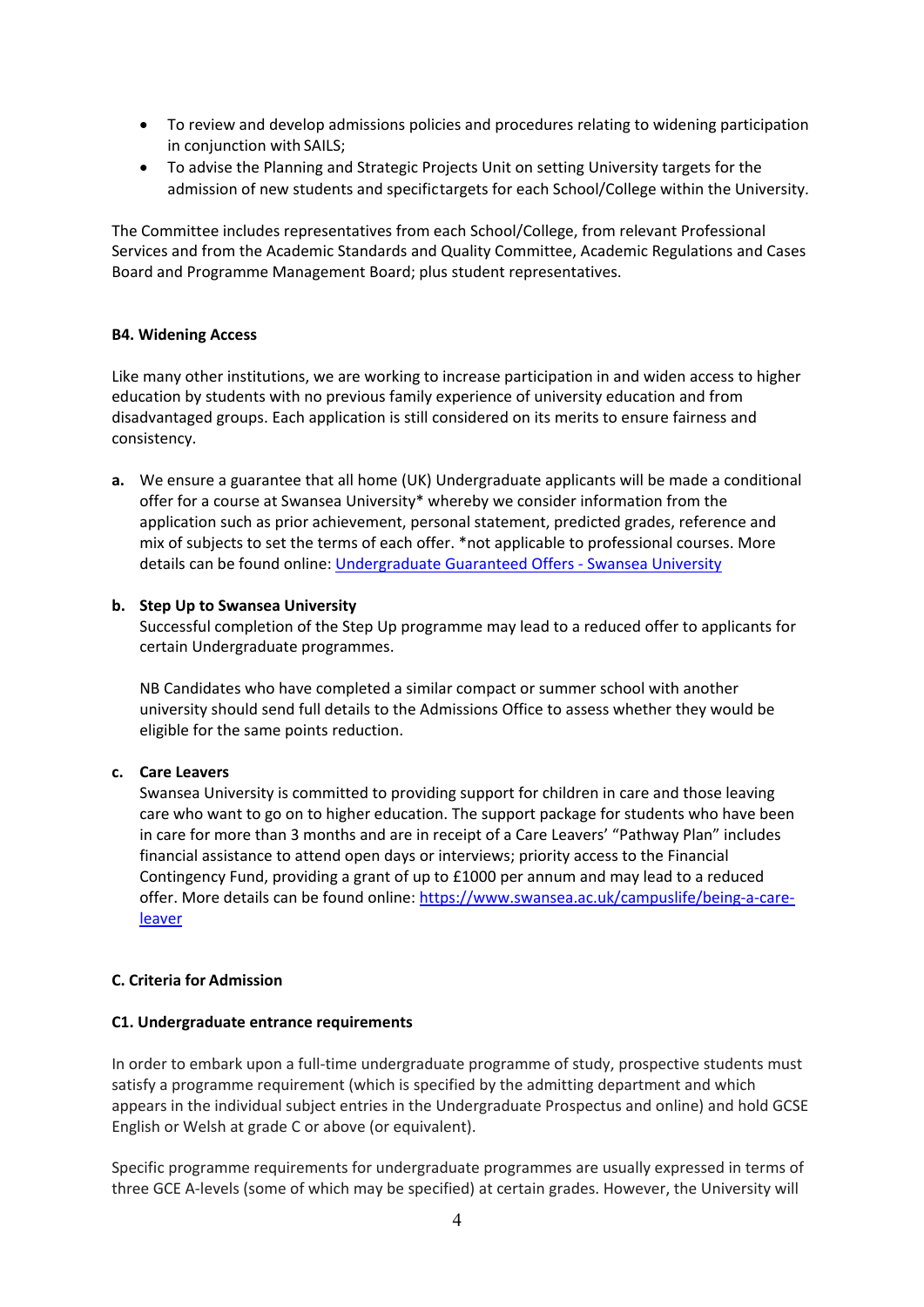consider a wide range of other qualifications including European, International and Welsh Baccalaureates, Advanced Diploma, Irish Leaving Certificate, SQA Advanced Highers, BTEC, Access to Higher Education Diploma and a range of international qualifications.

A table showing the acceptability of these qualifications can be found in the Undergraduate prospectus and online at<http://www.swansea.ac.uk/undergraduate/courses/entry-requirements/>

In addition to the above, individual Colleges and programmes within the University may set minimum entry requirements for levels of attainment at GCSE or equivalent, particularly in Mathematics. This information will be clearly stated within entry requirements for specific programmes online and in prospectus entries.

Candidates may, in special cases, be granted exemption from the programme requirement if recommended by a department as having reached the necessary entrance standard to enable them to start on the degree programme for which they have applied. This would usually be assessed by interview or assessment of a piece of written work.

## **C2. Postgraduate Entrance Requirements**

Entry requirements for postgraduate programmes are stipulated on course web pages but minimum requirements are *normally* a Bachelor degree qualification (equivalent to at least a UK Ordinary degree) from an "approved" institution (as defined by UK NARIC or previous approval by the University's Matriculation Panel) with:

- Lower Second Class (2.2) or equivalent for entry to a Taught Master's degree or Master'sby Research (including MRes)
- Upper Second Class (2.1) or equivalent for entry to a programme of research leading to the degree of MPhil/MD/PhD/EngD

In addition:

- Some Colleges require candidates for MPhil/MD/PhD/EngD to have successfully completed a Master's degree prior to commencing their chosen programme ofresearch
- Some programmes will have professional/statutory body requirements that have tobe met in addition to standard University requirements.

Postgraduate applicants who do not hold the qualifications above may alternatively meet University entrance and matriculation requirements from one of the following:

- (i) Pre-Master's degree from an approved institution for admission to an agreed taught programme of study; or
- (ii) Non-graduate entry (appropriate for taught master's study, Master's by Research and MRes only): Applicants who do not have a bachelor's degree must instead have significant and relevant post-qualification work or other experience which has been assessed by the Admissions Selectors as appropriate for admission to the relevant programme. As a guide this might be at least 3 years' full time experience if the highest qualifications are school Advanced level or 5 years if the highest qualifications are GCSE level. The relevance of the experience to the chosen programme will also be considered; or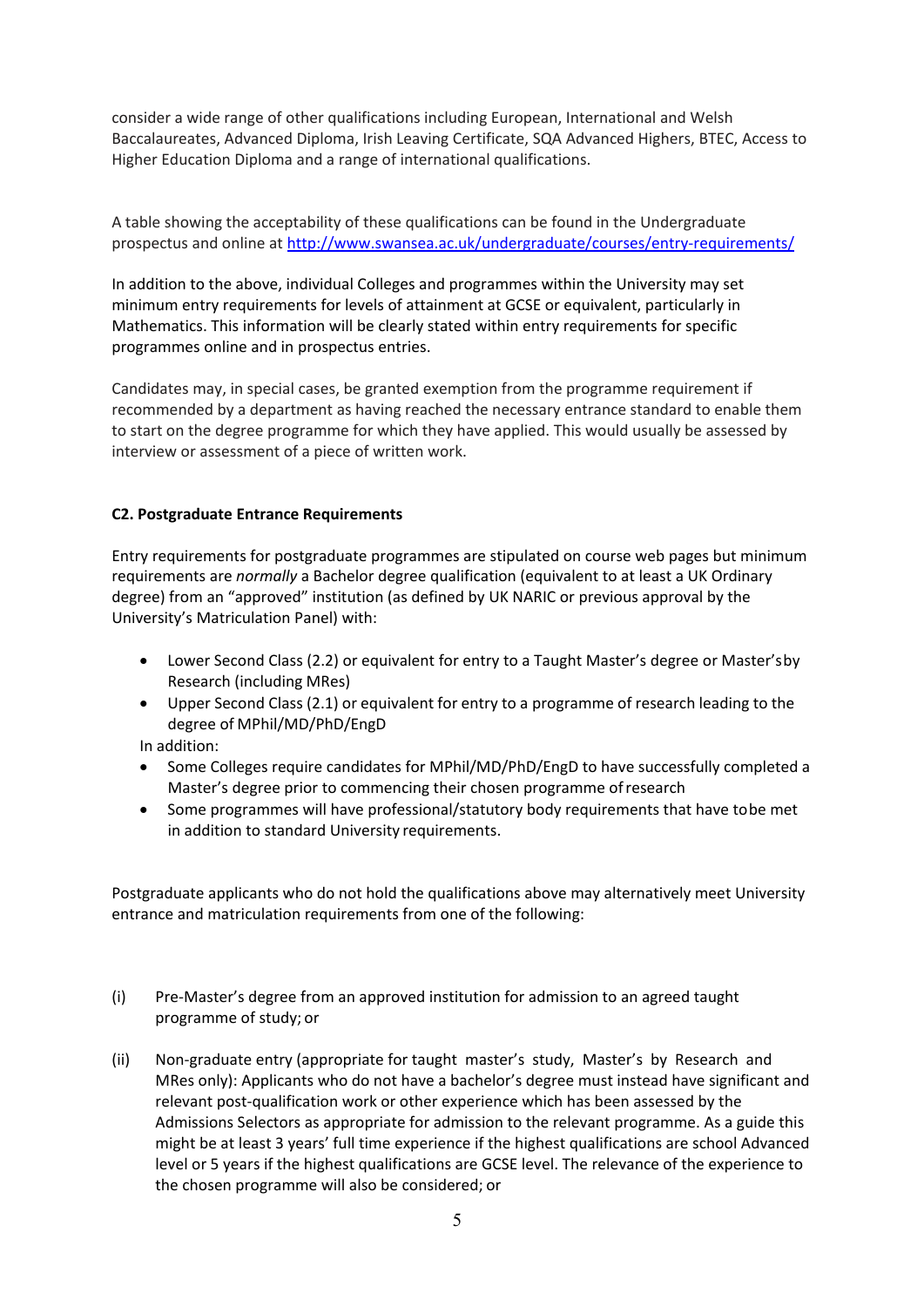(iii) Via a recommendation submitted to the Matriculation Panel, for candidates who do not meet normal matriculation requirements.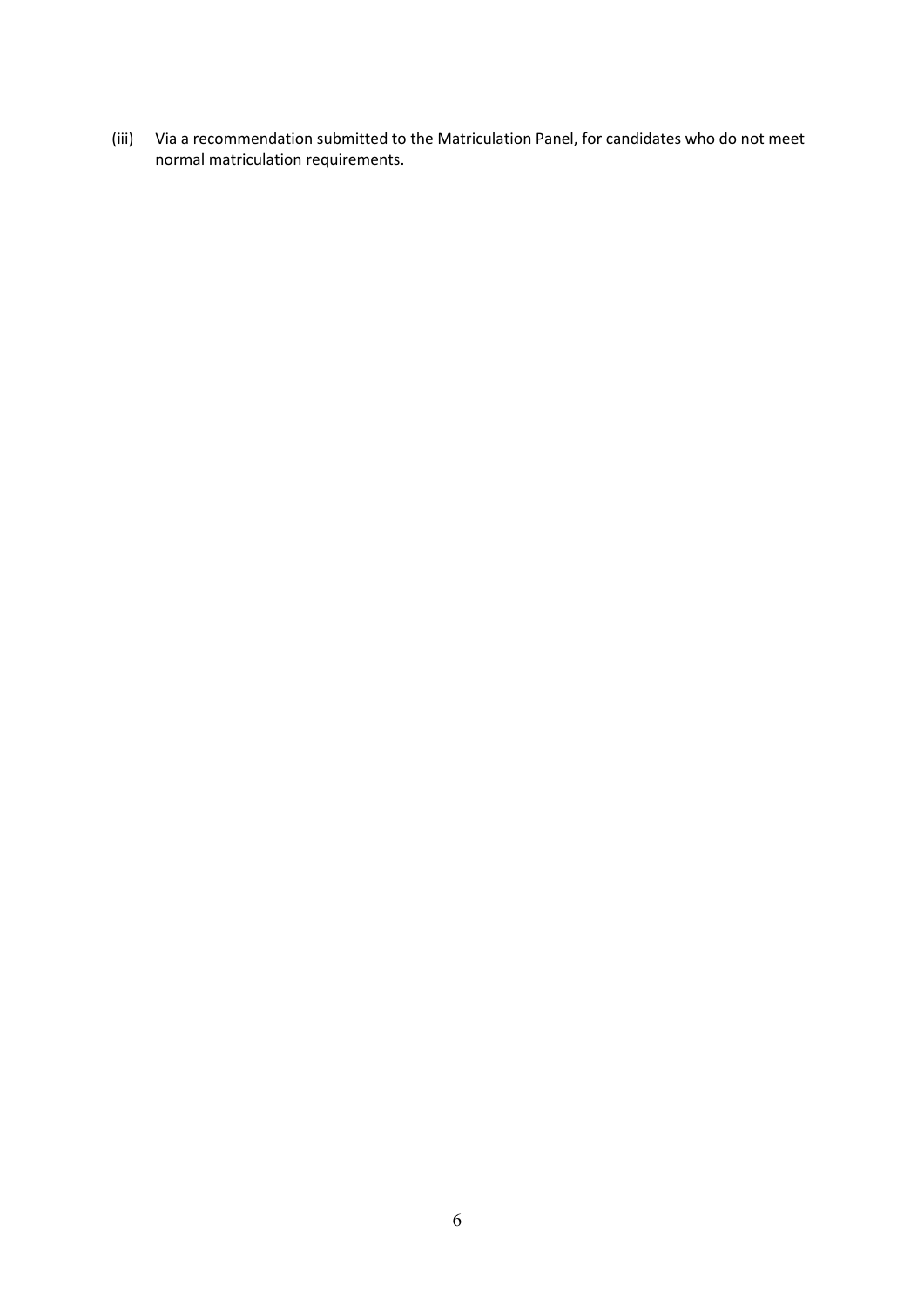## **C3. Entrance Requirements for the part-time BA Humanities programmes**

The part-time BA Humanities programme offered at Swansea University has no formal entry requirements, however students can be called for interview and asked to provide a written personal statement in support of their application

## **C4. English Language entrance requirements**

All students must demonstrate that they have achieved a required level of written and spoken English before starting their programme. Students whose native language is not English can demonstrate that an English language requirement has been met in two ways:

- Via an approved English Language test or alternative qualification listed at: <http://www.swansea.ac.uk/international/students/requirements/english-requirements/>
- Successfully completing an English Language Pre-sessional Programme atSwansea's English Language Training Services (ELTS) at the required level before starting the academic programme. More details can be found at[:www.swansea.ac.uk/ELTS](http://www.swansea.ac.uk/ELTS)

While the above tests and qualifications would allow students to be admitted to the University, International applicants should expect to undertake a short Test of English at enrolment to assess whether they might benefit from additional free English Language support and to help inform the English Language policy on the acceptability of alternative English language tests.

For more details, see the full English Language Entry Requirements policy at: [www.swansea.ac.uk/admissions](http://www.swansea.ac.uk/admissions)

## **C5. Other conditions of admission**

For programmes which involve interaction with children and/or vulnerable adults, the University requires applicants to pass an enhanced disclosure check via the Disclosure and Barring Service (DBS).

In addition, we require applicants for certain vocational or professional programmes (such as Nursing, Midwifery and Medicine) to demonstrate medical "fitness to practise" prior to admission.

The detailed entrance requirements for each programme (in the relevant prospectus or on the programme web pages) indicate whether any of these conditions apply. The applicants will also be advised of these additional conditions in an offer of a place.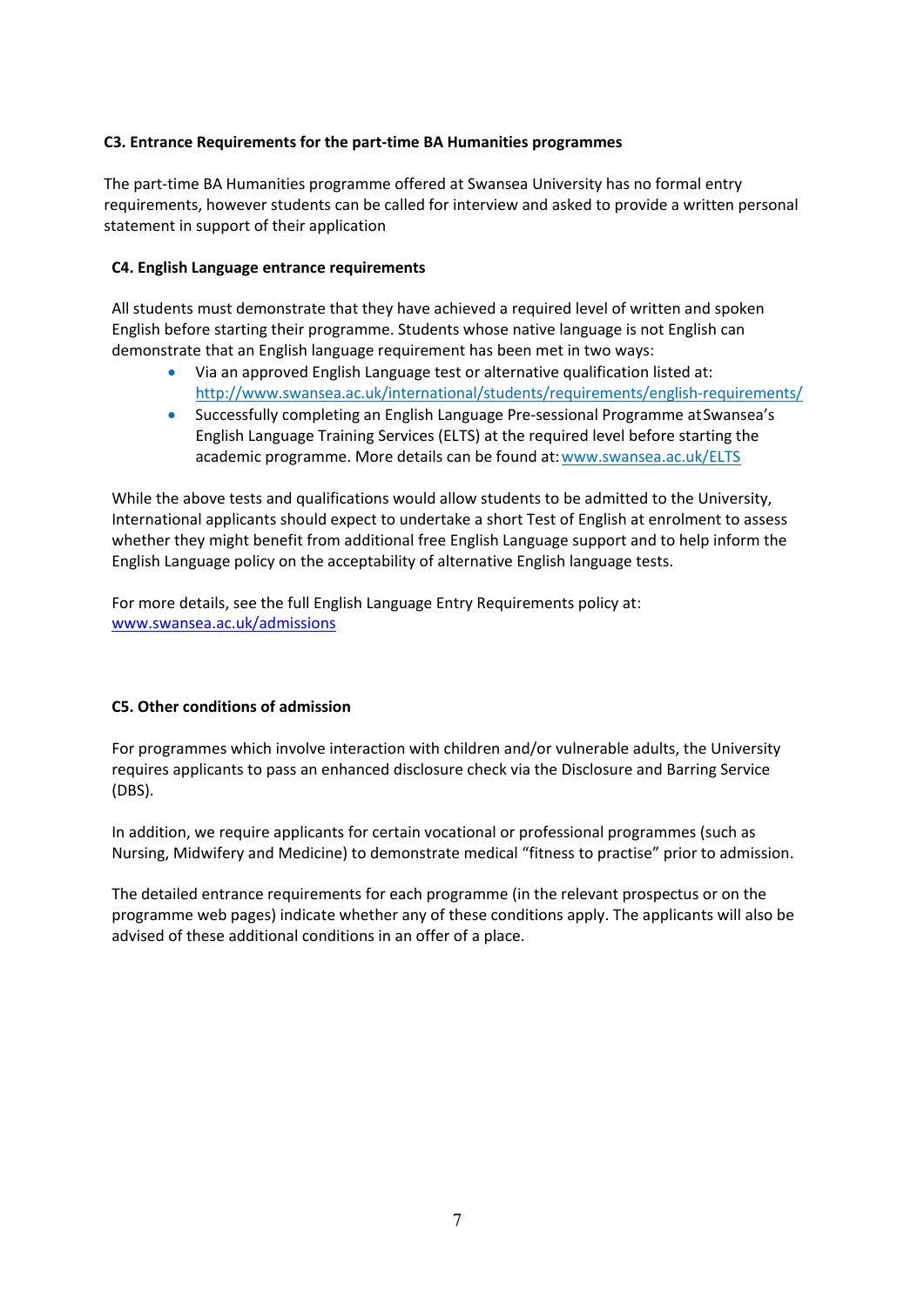## **D. The Application Process**

Swansea University has committed to treat Welsh and English languages equally and to ensure that the public have the choice to communicate with the University using either English or Welsh and to receive a service in their chosen language. Prospective students therefore are welcome to apply for a place in either the English or Welsh language. In addition, all prospective students will be asked to indicate whether they would like to receive communications in either English or Welsh and subsequent communications will be sent in that language. At enrolment students will be asked to reconfirm their preferred language for all future communications.

## **D1. Applications**

There are three main application routes for the majority of University programmes:

- 1. UCAS (Universities and Colleges Admissions Service) for students from the UK/EU applying for full-time undergraduate degree [programmes:](http://www.ucas.com/) [www.ucas.com](http://www.ucas.com/)
- 2. UCAS Teacher Training for those wishing to apply for postgraduate teacher training courses: <https://www.ucas.com/postgraduate/teacher-training/how-apply>
- 3. Directly to the University: [https://apply.swan.ac.uk/#/home f](https://apply.swan.ac.uk/%23/home)or all applicants for postgraduate programmes and international applications for undergraduate programmes

With the exception of:

- Legal Practice Course (LPC) or Graduate Diploma in Law (GDL): applications should be made through the Law Central Applications Board (LawCAB): [www.lawcabs.ac.uk/](http://www.lawcabs.ac.uk/)
- [MSc Social Work](https://www.swansea.ac.uk/postgraduate/taught/humanandhealthsciences/social-work/) and [MSc Physicians Associate:](https://www.swansea.ac.uk/postgraduate/taught/medicine/physician-associate-studies/) applications should be submitted via UCAS [www.ucas.com](http://www.ucas.com/)
- Joint degree programmes where the first year of the programme is taught at partner institution: applicants should be submitted directly to the relevant institution

All applications received by the relevant published deadline will be given equal consideration (e.g. 15 October for Medicine and 15 January for most other undergraduate programmes).

If an application is received after the relevant deadline and the course is full it may be rejected or considered for the next available intake.

#### **D2. Selection**

The University is committed to providing a fair admissions system. All applicants for a programme are considered against the same admissions criteria. Where places are limited we offer places to those candidates who best meet our selection criteria and whom admissions selectors judge to have most potential to benefit from their chosen programme.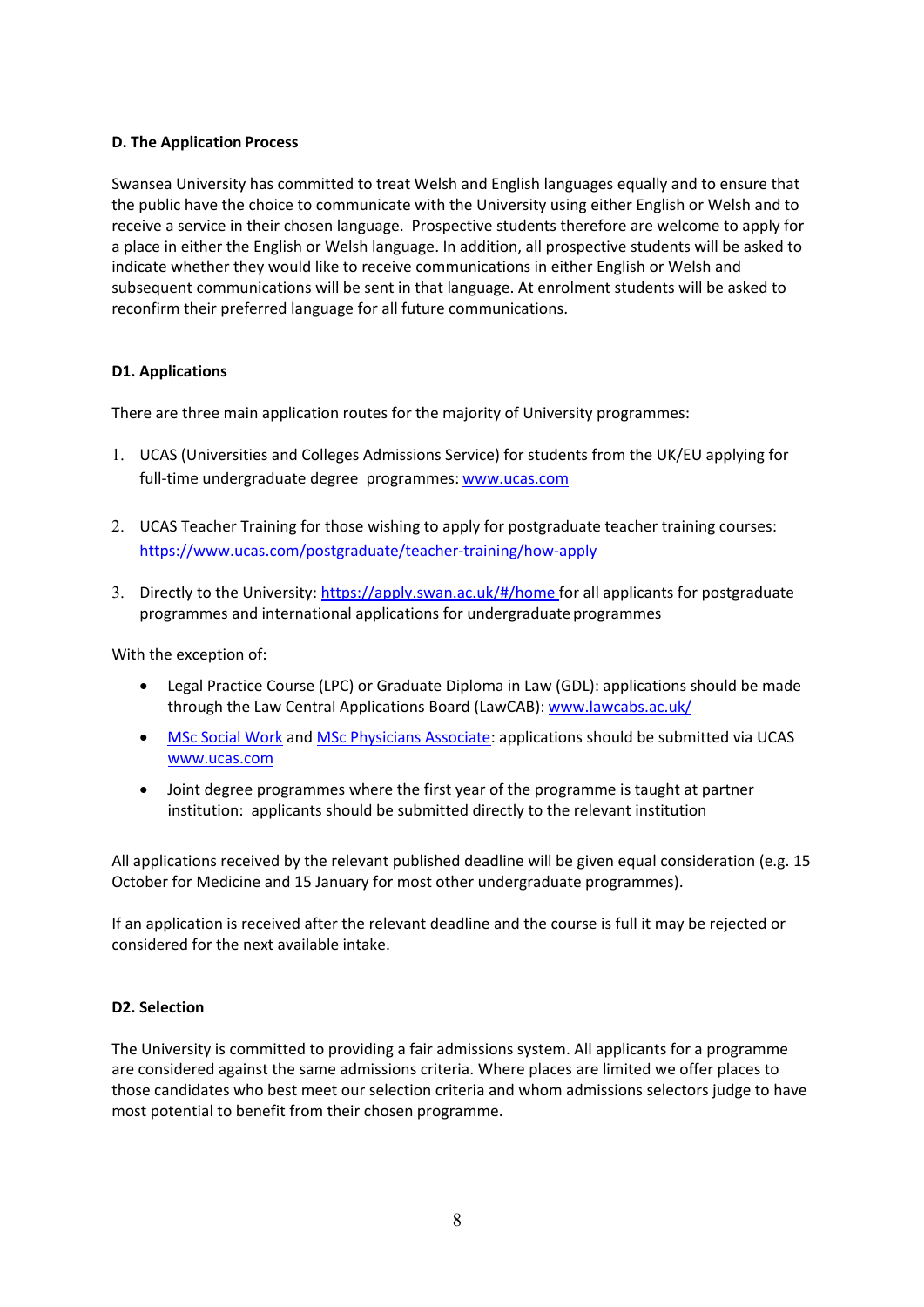Methods of assessing applications vary between programmes and may include prior and predicted academic achievement, references, personal or supporting statements, interview, aptitude tests and research proposals. Selectors may also consider any exceptional individual circumstances or barriers to learning e.g. extended illness, where this information is included in an application.

Where programmes require interviews, tests or additional written work as part of their selection criteria we will make this explicit to candidates on the relevant programme pages in the prospectus and online.

We aim to make decisions or invite candidates for interview within 3 weeks of the application being received (NB applicants for Medicine & Nursing will be contacted directly by the Admissions Teams within each department).

## **D3. The offer-making process**

Where an applicant has applied through UCAS the University will communicate our decision through the official channels of UCAS, but the formal offer, including the full Terms and Conditions, will be sent direct to the applicant.

Where an applicant has applied direct to the University, a formal decision will be made and communicated direct to the applicant by the relevant Admissions staff.

An offer, whether conditional or unconditional, will be made in good faith taking into account information as supplied by the applicant and/or referee at the time of the application. In some circumstances, an offer may be conditional upon non-academic requirements e.g. a criminal records check via the DBS which is deemed satisfactory.

#### **D4. Accepting an offer of a place**

Depending on the method of application, an applicant should accept their offer as follows:

- Applications via UCAS Apply the offer should be accepted via UCAS as either the firm (first) or insurance (backup) choice
- Applications via UCAS postgraduate teacher training the offer should be accepted viaUCAS
- Direct applications or those made via Law CABS offers should be accepted direct with the University as outlined in the offerletter

By accepting the offer of a place, candidates will be entering into a contract with Swansea University on the basis of the terms and conditions set out in the offer and in Swansea University's Terms and Conditions. Full details can be found at: [www.swansea.ac.uk/admissions](http://www.swansea.ac.uk/admissions)

#### **D5. Cancellation Policy**

After accepting an offer of a place, applicants have a 14 day cancellation period within which they can cancel their acceptance without giving any reason; and any deposit or administration or other fees they have paid will normally be refunded in full. For more details see: [www.swansea.ac.uk/admissions](http://www.swansea.ac.uk/admissions)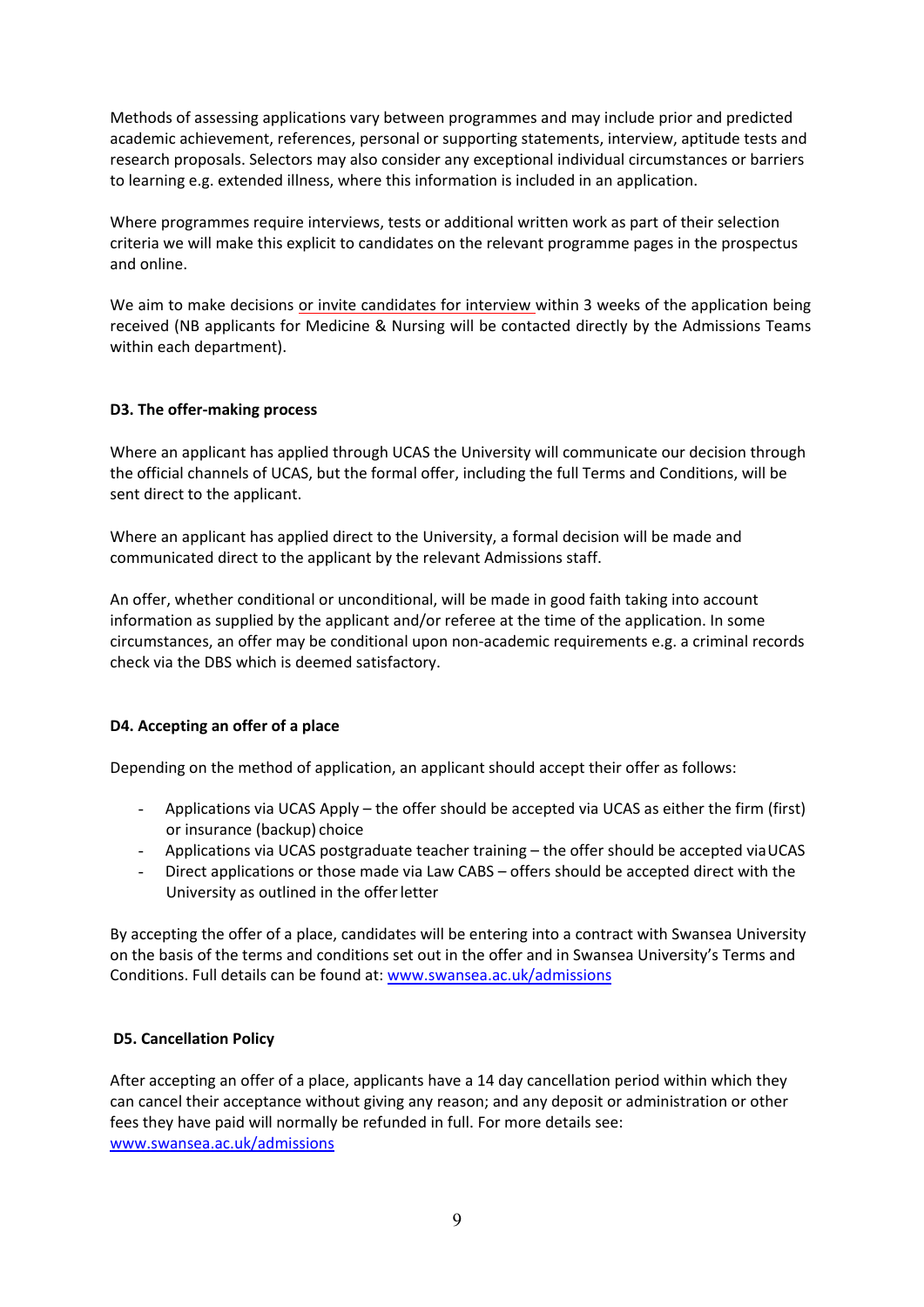#### **D6. Confirmation of results**

'Confirmation' refers to the period each year when the University receives examination and other results for applicants who have accepted Conditional offers. Applicants who achieve the requirements of their Conditional offer have their place automatically confirmed.

Applications from candidates who have not met the required grades exactly are reviewed and their places may be confirmed if space is available, although no guarantee is made that this will be possible.

All conditions of offers for undergraduate programmes must be met in full by 12 noon on 31 August of the admission year to guarantee a place. If conditions are met after this point we may be able to confirm a place for the following year.

The Confirmation procedure for most undergraduate candidates involves receiving and processing electronic data from UCAS which, in turn, receives and processes electronic results data from the examination boards. The University reserves the right to amend the offer in light of an electronic error.

The Confirmation procedure for postgraduate and international candidates involves writing to previous institutions for details of degree or other results, verifying English Language results via online verification services and writing to referees. If the information is not available direct, candidates are contacted to remind them of their outstanding conditions and to request that the relevant documentation is provided.

Applicants will be required to present their original certificates for inspection at enrolment where the University has been unable to obtain official verification of the award from the awarding body or institution.\*

*\*COVID-19 adjustments: while it is not possible for applicants to present documents in person, they are required to upload a photograph of their original certificate to their Apply portal where the University has been unable to obtain official verification of the award from the awarding body/institution.*

#### **D7. Postgraduate Matriculation**

Matriculation is the formal admission of a candidate to a programme of study leading to a degree or other academic award of the University. Candidates who have not previously matriculated must provide evidence of their degree or equivalent qualification in the form of an original certificate or an official statement from the awarding institution or other body. Unless a candidate matriculates he/she is not eligible for examination and may be prevented, by the University, from continuing with the candidature at an appropriate stage within the academic year.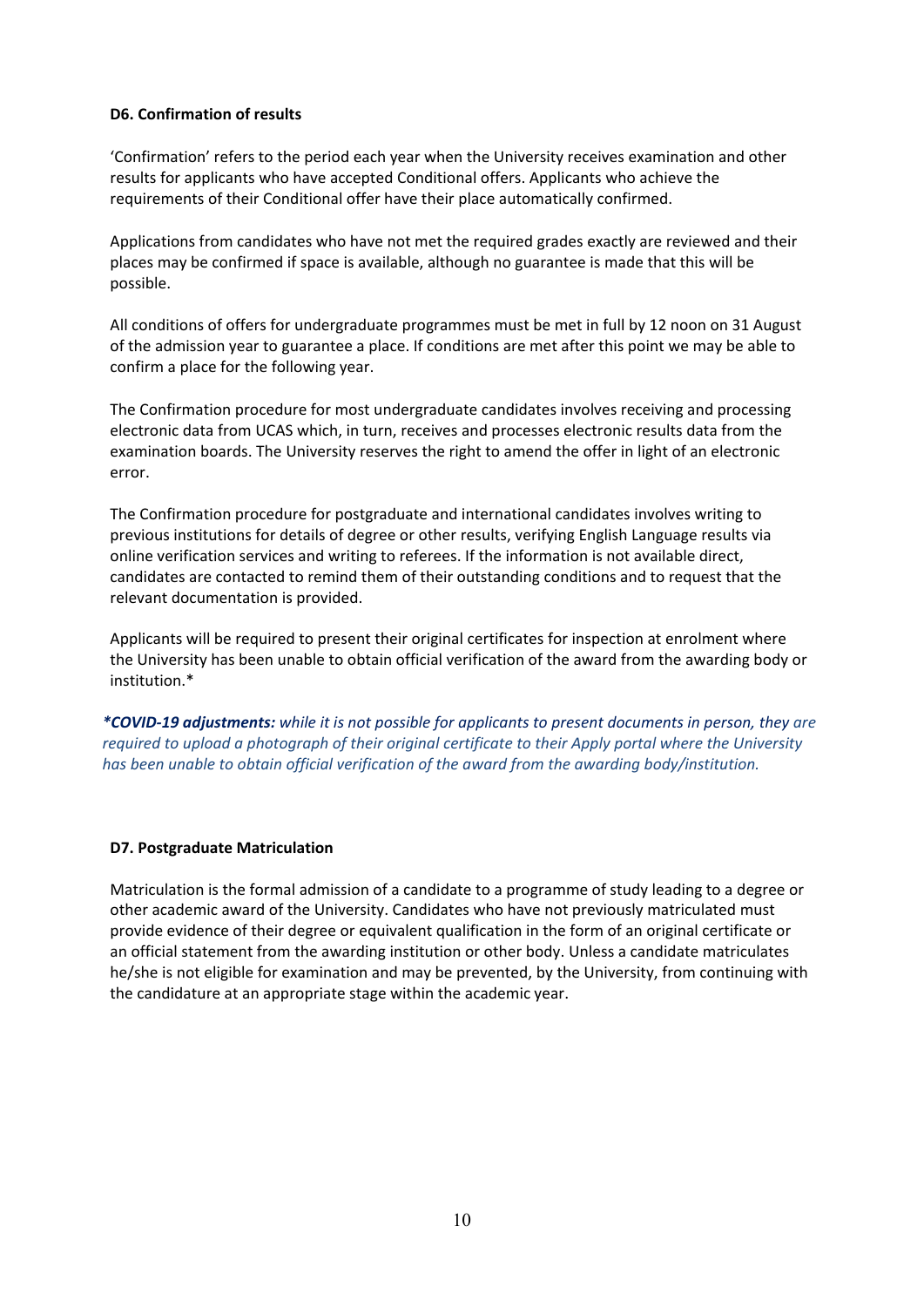## **E. Information for applicants in specific circumstances**

### **E1. Admission of minors**

The University welcomes applications from people of all ages and applications will be considered on their individual merits. If an offer of a place is made to an applicant who will be under the age of 18 at the time of enrolment, certain legislative procedures may be necessary in order to fulfil the University's duty of care for students.

For applicants aged between 16 and 18 at the point of enrolment, this will involve the applicant's parent or guardian signing a declaration at the point of offer. Applicants aged under 16 at the point of enrolment will be considered on an individual basis and are likely to be required to be accompanied by a parent or guardian.

The full University policy for Safeguarding Vulnerable Groups, which includes the policy for the admission of minors can be found online at: [https://www.swansea.ac.uk/media/Safeguarding-Vulnerable-Groups-Policy-2018.docx](http://www.swansea.ac.uk/media/Safeguarding%20Vulnerable%20Groups%20Policy%202013.pdf)

## **E2. Applicants with disabilities**

The University welcomes applications from students with disabilities and/or additional support needs. We encourage applicants to contact the Disability or Wellbeing Office as soon as possible to find out what type of support may be available to you and what information we need you to send us.

Applicants who declare a disability will be considered according to the same principles as for other candidates, then after an offer has been made candidates will be sent a questionnaire from Student Support Services requesting information about the nature of the condition and any support requirements. This is to ensure that the University is able to put into place any additional support and make any reasonable adjustments which may be required in time for the start of the programme. If applicants choose not to tell us about their disability, provide this information with short notice before their programme starts, or do not provide full information about it before their programme of study, we will do our best to help them, but we may not be able to provide the full range of support which might otherwise be available or there may be a delay in providing that support.

A small number of professional programmes such as Nursing, Medicine and Social Work confer eligibility to practise in the relevant profession. As a result, the University has a responsibility to the public, employers and the professions to ensure that prospective students are able to achieve the learning outcomes determined by the professional and statutory bodies and that they are "fit to practise". In these cases an offer would be made "subject to the approval of the Fitness to Practise Panel". Full details of which can be found on the web pages for the relevant programmes.

Students and prospective students from outside the UK should be aware that international students are not eligible for the UK Disabled Students' Allowance. Students are advised to contact their home Government for information on any funding that may be available as a disabled student. Students on exchange programmes should seek funding from their 'home' institution.

Students on short programmes of study are also unlikely to receive Disabled Students Allowance funding.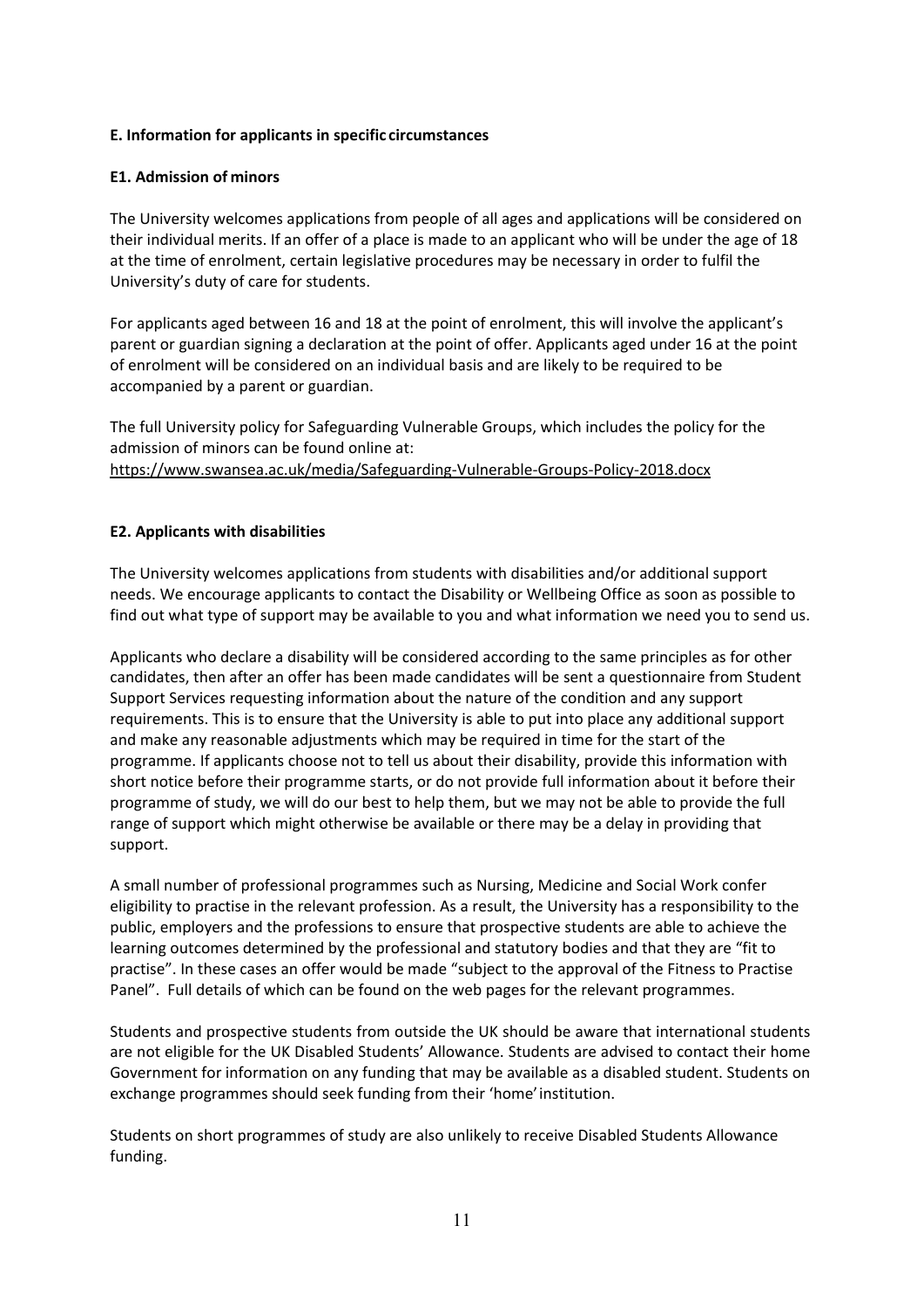The Disability Office/ Wellbeing Service strongly advise International students and students on short study programmes to contact the relevant University service before making a formal application to the University. This will give students the time to fully explore and understand the support they will need and the extent to which the University can provide it.

## **E3. Applicants with criminal convictions**

Swansea University aims to promote equality of opportunity for all applicants with the right mix of talent, skills and potential and, as such, Swansea University welcomes applications from diverse candidates.

We ask applicants to disclose the details of relevant previous offences so the University may assess whether, and to what extent, this may affect the safety and wellbeing of staff, students, visitors and others using our services or facilities and/or someone's suitability for a programme. Having a conviction will not necessarily bar applicants from a place on their chosen programme. This will depend on the programme and the circumstances and background to the offence(s).

Applicants will be asked to tell the University about any criminal convictions that they might hold at different points in the admissions process depending on the nature of the programme of study:

# **E3.1 Programmes in Education/Childhood Studies, Health, Medicine and Social Work**

Candidates who apply for programmes which involve working with children and/or vulnerable adults will be asked to declare all convictions or cautions (verbal or written) on their application form, even those which are considered "spent" by the Rehabilitation of Offenders Act; apart from those which would be "filtered" under 2013 DBS guidelines (for more information on "filtered" [convictions see: http://hub.unlock.org.uk/wp-content/uploads/What-will-be-filtered-by](http://hub.unlock.org.uk/wp-content/uploads/What-will-be-filtered-by-the-DBS.pdf)-the-DBS.pdf )

If an applicant who had declared a conviction is successful at interview an offer would be made subject to an assessment by the "Fitness to Practise Panel" of suitability for the programme and applicants will be asked to complete an enhanced criminal records check via the Disclosure and Barring Service (DBS)

## **E3.2 Other Programmes**

After receiving an offer applicants for other programmes will be asked to disclose any "unspent" convictions which are considered "relevant".

**Relevant** convictions are those which have implications for universities' duty of care towards the safety of their students, staff and visitors. This includes convictions involving violence, sexual offences and supply of drugs; as well as offences involving firearms, arson and terrorism.

Applicants are not required to tell us about '**spent'** convictions as defined in the Rehabilitation of Offenders Act 1974.

If the case requires further consideration, the Head of Admissions will take the case to the University's Criminal Conviction Panel made up of senior representatives of the University from Student Services, Academic Services and Admissions for secretarial support.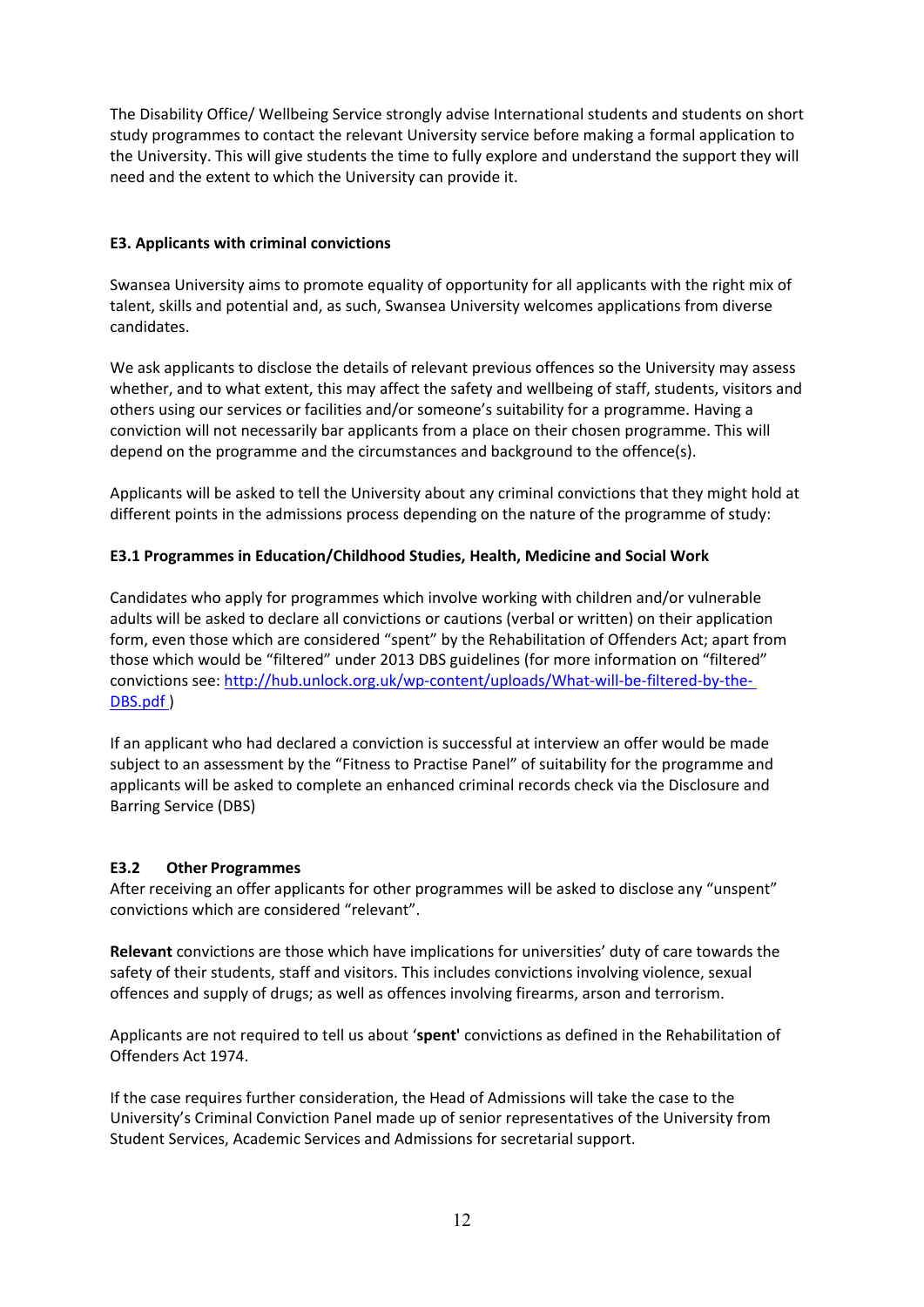Using the information provided the panel will assess the risk to other students, staff and others with whom the applicant may come into contact and University property taking into account:

- The nature of the offence(s) and whether it is relevant to the programme of study
- How long ago the offence(s) tookplace
- In the event of more than one offence,whether each was a single occurrence or part of a series of similar occurrences
- The recommendations of any referees, any mitigating circumstances, andaggravating circumstances

Depending on the assessment of the risks associated with the conviction, the University may:

- Confirm the place on the programme, provided that the applicant meets any conditions specified in the offer;
- Attach additional conditions of admission/enrolment on the programme;or
- Cancel the offer and acceptance.

Any applicant who receives a caution or conviction after applying and before the date of enrolment to the University should inform the Admissions Office without delay. If a student is convicted after enrolment he/she should inform the Director of Academic Services immediately.

For more details, see the full policy on the Recruitment of Students with criminal convictions at: [www.swansea.ac.uk/admissions](http://www.swansea.ac.uk/admissions)

#### **E4. Applicants seeking deferred entry**

The University generally welcomes applications from students who intend to defer their entry for a year (a gap year). However, there are a small number of programmes which do not allow deferred entry because of the limited number of places available. These currently include Medicine and Midwifery. Applicants are advised to check programme entries online for details of the acceptability of gap years before submitting an application or requesting deferred entry.

We will normally consider two requests for deferred entry. If the candidate wishes to defer for a third time they would be asked to submit a new application.

#### **E5. Recognition of Prior Learning (RPL)**

Undergraduate and taught postgraduate applicants who wish their prior learning to be taken into consideration for part-exemption of their chosen degree or postgraduate programme should contact the relevant Admissions Selector in the first instance.

The University recognises 3 types of prior learning:

- **a) Credit Transfer -** Where the credits or qualification have been awarded by a UK higher education institution as part of a formal qualification or by a non-UK institution as part of an equivalent qualification. Credit transfer is only possible where the prior learning covers the same subject area and should normally have been completed within the previous 5years;
- **b) Recognition of Prior certificated Learning (RPcL) -** prior learning (such as professional development awards or employment-based awards) which is at higher education level but which has not led to the award of HE credits or aqualification;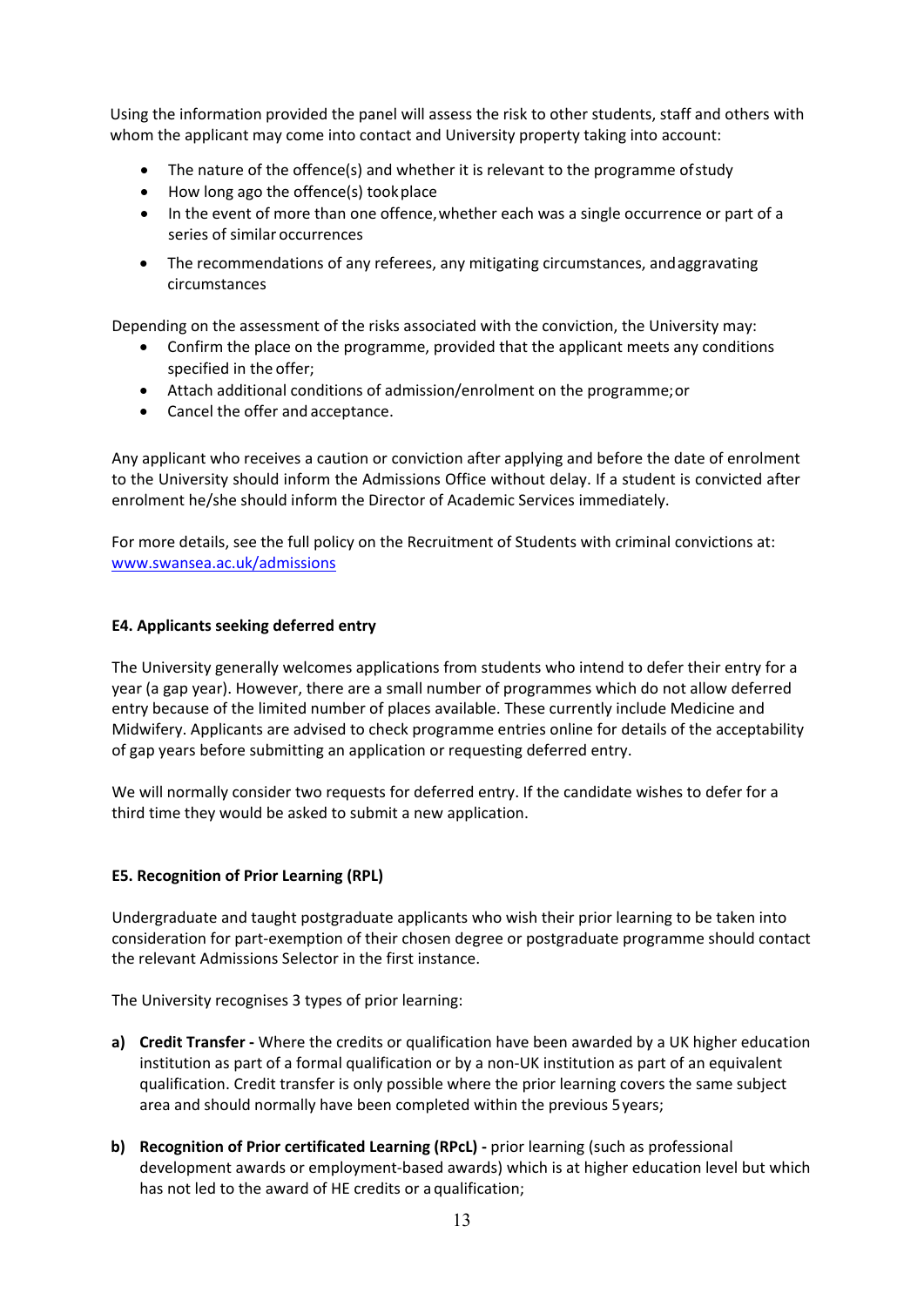## **c) Recognition of Prior experiential Learning (RPeL) –** where learning gained through experience is assessed and recognised.

Applications for RPcL and RPeL will incur an administrative fee amounting to 10% of the module fee for any modules considered for RPL.

For Undergraduate programmes, the maximum number of credits which may be accepted to count towards an initial degree shall be:

\*not more than 240 i.e. candidates must normally pursue at least 120 credits in Swansea. Where the maximum transferable credit has been [accepted, the remaining credits](http://www.swansea.ac.uk/admissions) to be pursued must be at Level 6 or above, or

\*a maximum of 120 credits via "experiential" or "certificated" (e.g. professional qualifications)

For Postgraduate programmes, it is normally only possible to gain up to one third of the total credits of the programme via RPL (e.g. 60 credits of an MSc/MA programme). However, some exceptions apply for individual programmes such as the Legal Practice Course.

For more details, see the full RPL policy at: [www.swansea.ac.uk/admissions](http://www.swansea.ac.uk/admissions)

## **E6. Applicants wishing to reapply**

Admissions Selectors decide whether to consider a re-application and it should not be assumed that they will always consider a re-application. The University reserves its right to draw upon information from previous applications (including correspondence, personal statements, references and performance at interview) or information from any previous period of enrolment at the University when assessing candidates' suitability for a programme.

Applicants who have previously failed a programme of study at Swansea University and wish to reapply should apply in the normal way (via UCAS or online as appropriate). Applications will be considered by the Admissions Selectors, taking into account completed qualifications and information from the previous period of study. Candidates would be considered for the same or a cognate area of study only in exceptional circumstances, and would need approval of the Dean of Student Admissions or nominee.

## **E7. Applicants requiring a visa to study in the UK**

Most International applicants will require a visa to be able to study in the UK and confirmation of his/her place and the issue of a Confirmation for Acceptance of Studies (CAS) will be subject to compliance with relevant aspects of the UK Home Office's Student Route sponsor guidance and University guidance relating to the admission of Student Route applicants.

Applicants who require a Student Route visa to study in the UK must pay a deposit of £4000 prior to receiving their CAS. Outside the 14 day cancellation period, the deposit is only normally only refundable if applicants are refused a visa to study full time in the UK or if they fail to meet the University's entry requirements. The deposit can be deferred to a future year of study. This is in line with the University's policy on Tuition Fee Deposits, which can be found at: <http://www.swansea.ac.uk/undergraduate/fees-and-funding/tuition-fees/refunds-policy/>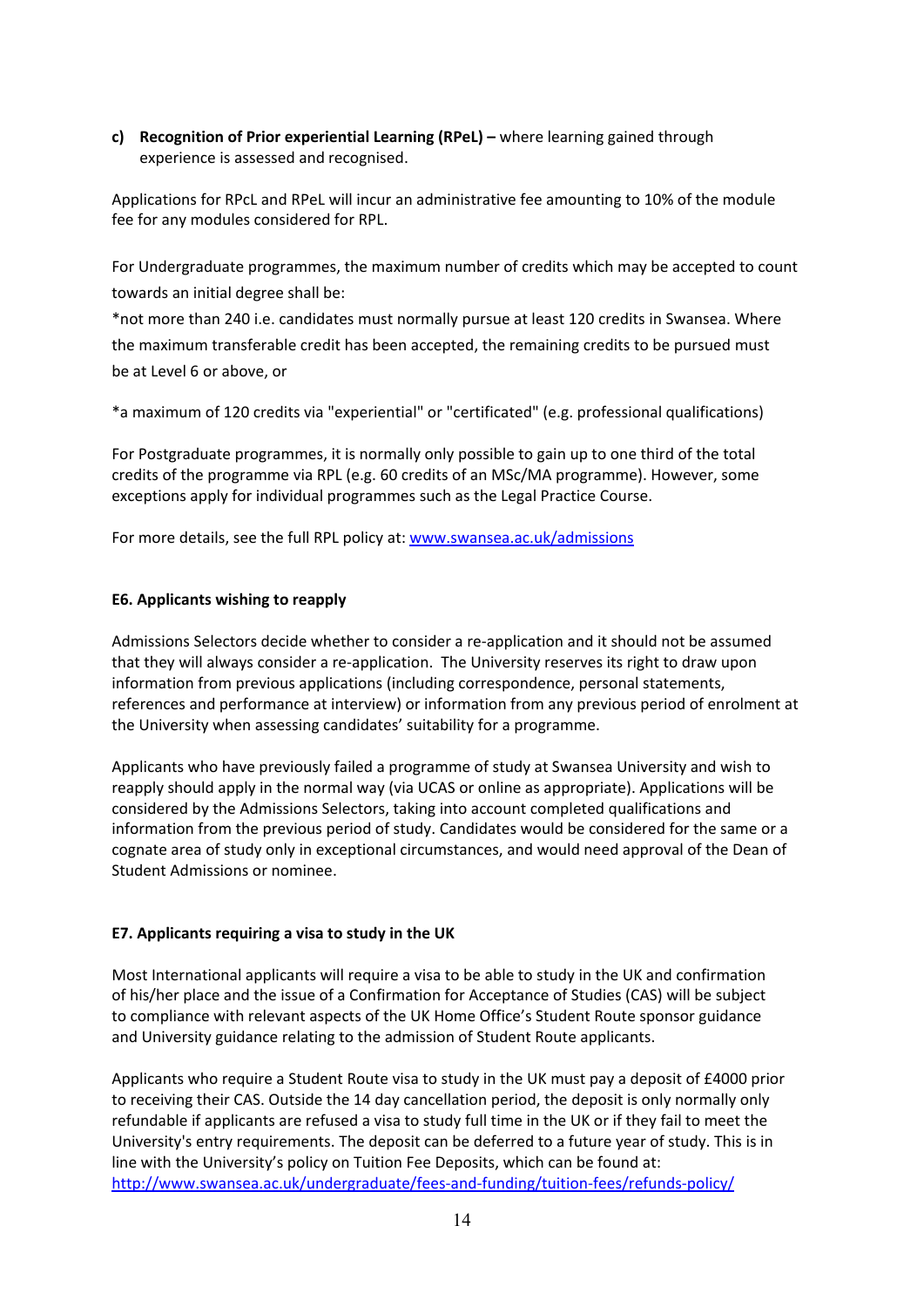As the University has duties and obligations under the Points Based Immigration system, if visa requirements change or if it is found that applicants are not eligible for a visa (for instance if they cannot meet UKVI academic progression or credibility requirements) after an offer has been made the University may be forced to withdraw an offer of a place.

## **F. Feedback, appeals and complaints**

Applicants who are unsuccessful in securing an offer of a place at the University may request feedback on the reasons for rejection by writing to the Admissions Selector within 28 days of the notification of the decision. Feedback will be provided with reference to the selection criteria for the programme. Applicants may re-apply in the following year, having taken the feedback into consideration.

We aim to consider all applications fairly and effectively in line with our procedures. However, if an applicant is dissatisfied with the outcome or treatment of an application, then he/she should raise the concerns with the Admissions Office. If, after this, the candidate is still concerned he/she may use the Complaints and Appeals Policy for Applicants which can be found online at: <https://www.swansea.ac.uk/admissions/complaintsandappeals/>

## **G. False or misleading information**

Applicants should not omit any requested or relevant information, make any misrepresentation (for example, through plagiarism) or give false information at any point of the application process, including after an offer is made. Should this occur the University reserves the right to cancel an application, withdraw an offer of a place and/or revoke the enrolment should the information come to light after the start of term. Further details can be found online at: <http://www.swansea.ac.uk/admissions/inaccurateinformation/>

## **H. University use of applicant data**

The information contained in an application will be used primarily for the purpose of processing the application and creating the student record. This information will also be used to make statutory returns to bodies such as the Higher Education Statistics Agency (HESA).

All data is held and processed in accordance with the requirements of the EU General Data Protection Regulation (called "GDPR") and the Data Protection Act 2018. Applications are normally confidential between the applicant, appropriate staff at the University and in the case of International applicants, the Home Office UK Visas and Immigration. In some cases application data may also be shared externally where programmes have been developed in collaboration with third party organisations and where staff who are external to the University have a role in the admissions selection process. In the interests of detecting and preventing fraud, the University also has the right to share information with outside organisations such as the Police, local authorities, examining or awarding bodies, and the Department for Work and Pensions and its agencies.

Full information on how the University collects and uses personal data of prospective students, and the retention schedule can be found online at: <https://www.swansea.ac.uk/admissions/applicantdataprivacystatement/>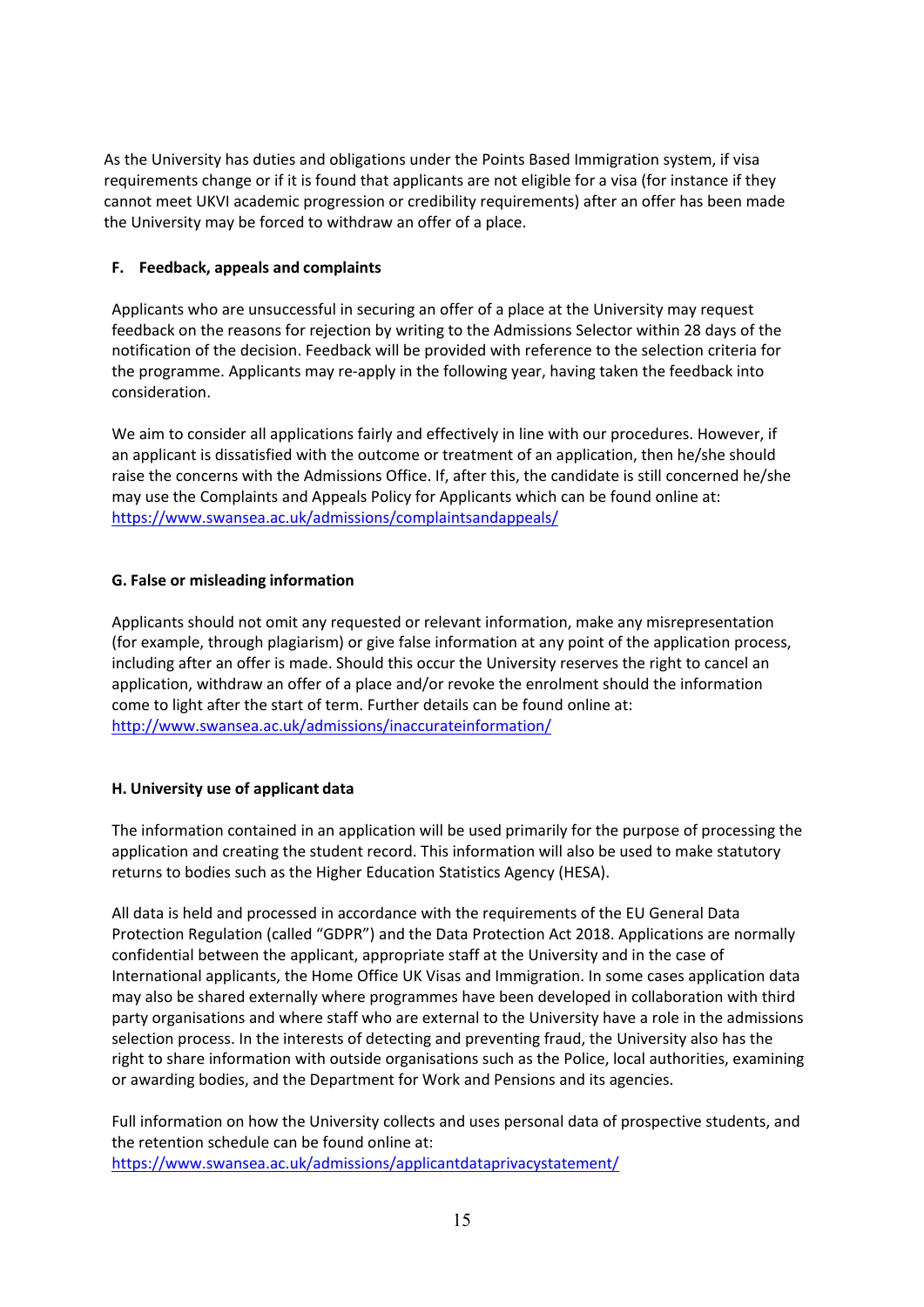The University's policy on the use and storage of Disclosure and Barring Service criminal records checks can be found online at: <http://www.swansea.ac.uk/admissions/criminalrecordchecks/>

## **I. Responsibility of applicants in the admission process**

## **I1. Provision of information**

It is the responsibility of applicants to provide full and accurate information in support of their application. Applicants should also notify the Admissions Office without delay of any changes or corrections to information supplied in the original application.

## **I2. Terms and Conditions of offers**

By accepting the offer of a place, candidates will be entering into a contract with Swansea University on the basis of the terms and conditions set out in the offer and in Swansea University's Terms and Conditions: [www.swansea.ac.uk/admissions](http://www.swansea.ac.uk/admissions)

## **I3. Fees and deposits**

Students are responsible for the payment of their own fees and debts. The University may agree to a request to invoice a third party for any fee or debt (for example the Student Loans Company, a Local Authority, Funding Council or other Sponsor). This does not affect the ultimate responsibility of the student for paying the fee or debt.

Some postgraduate programmes of study require the payment of additional "bench" fees (i.e. linked to laboratory use). Where this is the case the additional fees will be outlined in the offer of admission and will be payable on the same basis as a standard tuition fee.

The University complies with Home Office guidance on the classification of students as "Home" or "Overseas" for tuition fee purposes.

For certain professional programmes (e.g. the Legal Practice Diploma and Graduate Diploma in Law), the University, in consultation with the School/College concerned, may charge a non-refundable deposit, to be off-set against the tuition fee, when an applicant accepts an offer of a place.

In order to comply with UK Visas and Immigration regulations on the admission of International Students, the University requires International Students to pay a non-refundable deposit towards their tuition fees before they can be issued with the necessary documents to enable them to apply for a student visa to allow them to study in the UK. More information can be found online at: [www.swansea.ac.uk/admissions](http://www.swansea.ac.uk/admissions)

#### **I4. Applicant Conduct**

Swansea University is committed to our professional values in all interactions with our applicants.

The University will also expect applicants to interact with the University and its community in a respectful way. The University will not tolerate inappropriate, offensive or abusive behaviour during the admission process or communications deemed to be malicious and that have the potential to bring the University's reputation into disrepute. Any such behaviour will be viewed seriously and may adversely affect the consideration of an applicant for admissions, an appeal or a complaint.